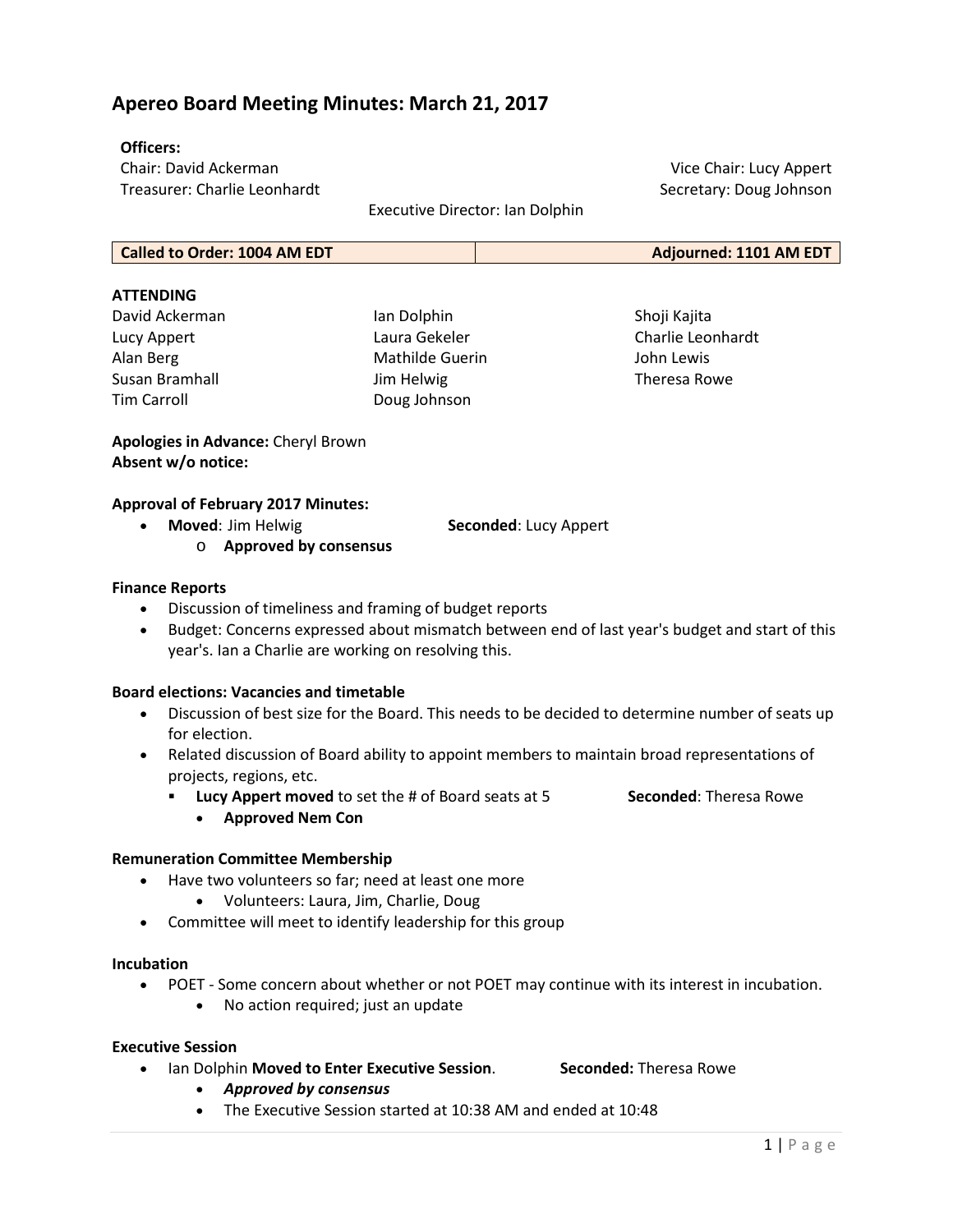# **Report on LAK event in Vancouver (Alan Berg)**

- Event was popular with a wide variety of stakeholders in attendance (faculty, software coders, DB programmers, statisticians, etc.)
- Interesting technological advancement around multi-modal studies and online tutoring software
- Excellent keynote by UMich
- [http://www.wikicfp.com/cfp/servlet/event.showcfp?eventid=56877&copyownerid=19251](http://www.wikicfp.com/cfp/servlet/event.showcfp?eventid=56877©ownerid=19251)

# **Website and Newsletter update**

- Met with Arlen Johnson, our contracted web developer.
- Plan is to declutter the website and integrate it more firmly with production of the newsletter.
	- o The changes will be in place by Open Apereo 2017 (deferred from last year in order to prioritize work around the Sakai site).

# **Executive Director's Report**

- Opencast and S2U (Spanish Sakai Community) events
- Apereo joined IMS, acting for Sakai and Tsugi
	- o Apereo Foundation is the legal "umbrella" for Apereo projects so needs to join on their behalf
	- o Cost of IMS is fronted by Apereo in year 1; afterwards by the project
	- o Not all projects need to be members of IMS (mostly those that would benefit from IMS conformance testing); and Apereo will consider joining other appropriate standards bodies for others projects as requested/needed.
- OAE and Tsugi meeting, to be held in London in April
- POET (oral report at the meeting)

# **Forthcoming Events**

- Apereo Africa/ South Africa (May 2-3, Cape Town)
- Open Apereo 2017 (+ Folio event) (June 4th-8th, Philadelphia)
- OER 17 "The Politics of Open" (organised by ALT) April 5-6, London
	- o <https://oer17.oerconf.org/#gref>

# **Adjournment:**

• **Moved:** Theresa Rowe **Seconded:** Laura Gekeler

o **Approved by consensus**

**Meeting adjourned at 11:01 (EDST)**